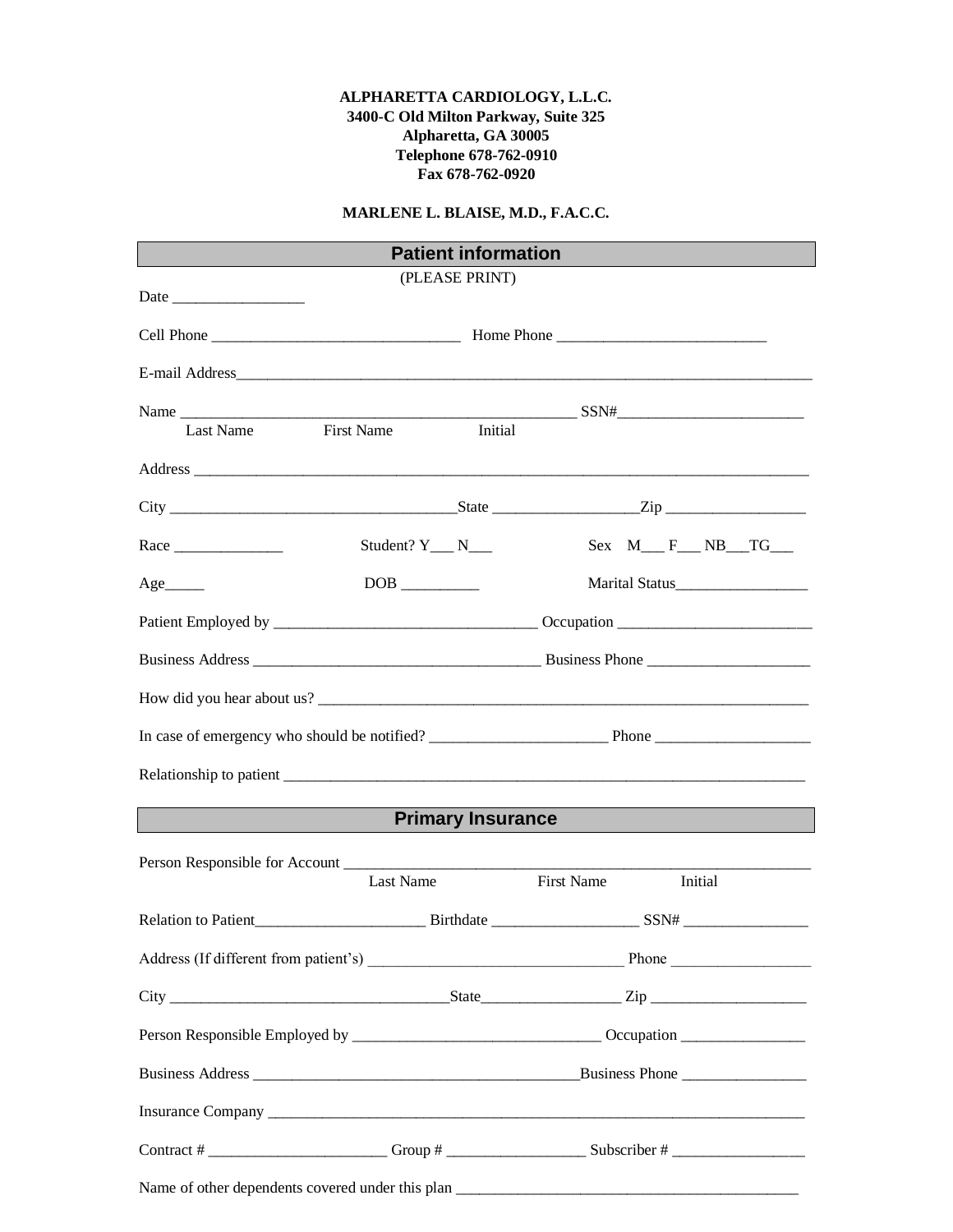## **Additional Insurance**

| Is patient covered by additional insurance? Yes __ No __ |  |
|----------------------------------------------------------|--|
|                                                          |  |
|                                                          |  |
|                                                          |  |
|                                                          |  |
|                                                          |  |
|                                                          |  |
|                                                          |  |

### **Assignment and Release**

I, the undersigned certify that I (or my dependent) have insurance coverage with

Name of Insurance Co

and assigned directly to Dr. Blaise dba Alpharetta Cardiology LLC, all insurance benefits, if any, otherwise payable to me for services Rendered.

I understand that I am financially responsible for all charges whether or not paid by insurance.

I hereby authorize the doctor/Alpharetta Cardiology LLC, to release all information necessary to secure the payment of benefits.

I authorize the use of this signature on all insurance submissions.

Responsible Party Signature Relationship Date

I certify that the above information is correct to the best of my knowledge. I will not hold my doctor or any member of his/her staff responsible for any errors or omissions that I may have made in the completion of this form. Please be aware that all patient health information is protected under the guidelines of the Health Insurance Portability and Accountability Act of 1996 (HIPAA). I have had the opportunity to review Alpharetta Cardiology LLC's policies and procedures regarding privacy of my health information.

\_\_\_\_\_\_\_\_\_\_\_\_\_\_\_\_\_\_\_\_\_\_\_\_\_\_\_\_\_\_\_\_\_\_\_\_\_\_\_\_\_\_ \_\_\_\_\_\_\_\_\_\_\_\_\_\_\_\_\_\_\_ \_\_\_\_\_\_\_\_\_\_\_\_\_\_\_\_\_

\_\_\_\_\_\_\_\_\_\_\_\_\_\_\_\_\_\_\_\_\_\_\_\_\_\_\_\_\_\_\_\_\_\_\_\_ \_\_\_\_\_\_\_\_\_\_\_\_\_\_\_\_\_\_\_\_\_\_\_ \_\_\_\_\_\_\_\_\_\_\_\_\_\_\_\_\_\_\_\_\_\_

Signature Date Date Reviewed By Date

2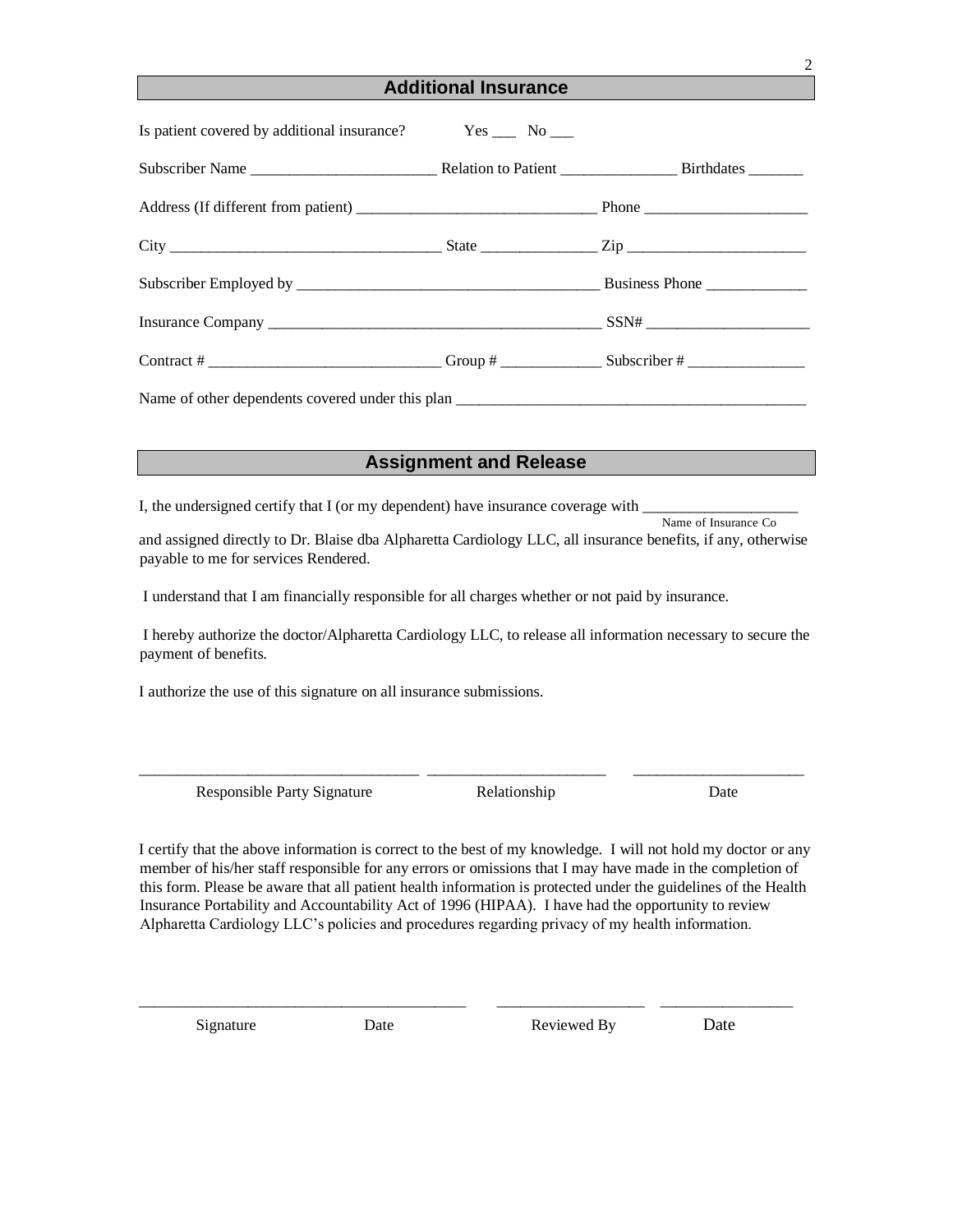# **Cardiac History:**

|    | 1. Do you have chest pain? If yes, answer the questions below.                                                     |
|----|--------------------------------------------------------------------------------------------------------------------|
|    | Where is it located?                                                                                               |
|    |                                                                                                                    |
|    | How long does it last?                                                                                             |
|    |                                                                                                                    |
|    | Is it related to activity?                                                                                         |
|    |                                                                                                                    |
|    |                                                                                                                    |
|    |                                                                                                                    |
|    |                                                                                                                    |
|    | How often does it occur?                                                                                           |
|    | <u> 1989 - Jan James James James James James James James James James James James James James James James James</u> |
|    | Does it occur after eating?                                                                                        |
|    |                                                                                                                    |
| 2. | Do you have shortness of breath?                                                                                   |
|    |                                                                                                                    |
|    |                                                                                                                    |
|    |                                                                                                                    |
| 3. | Do you have swelling in your legs?                                                                                 |
|    |                                                                                                                    |
|    |                                                                                                                    |
|    | 5. Have you ever passed out?                                                                                       |
|    |                                                                                                                    |
|    | <b>Risk Factors:</b>                                                                                               |

Do you suffer from the following?

- $\Box$  High Blood Pressure
- 
- □ Diabetes International Contract of High Cholesterol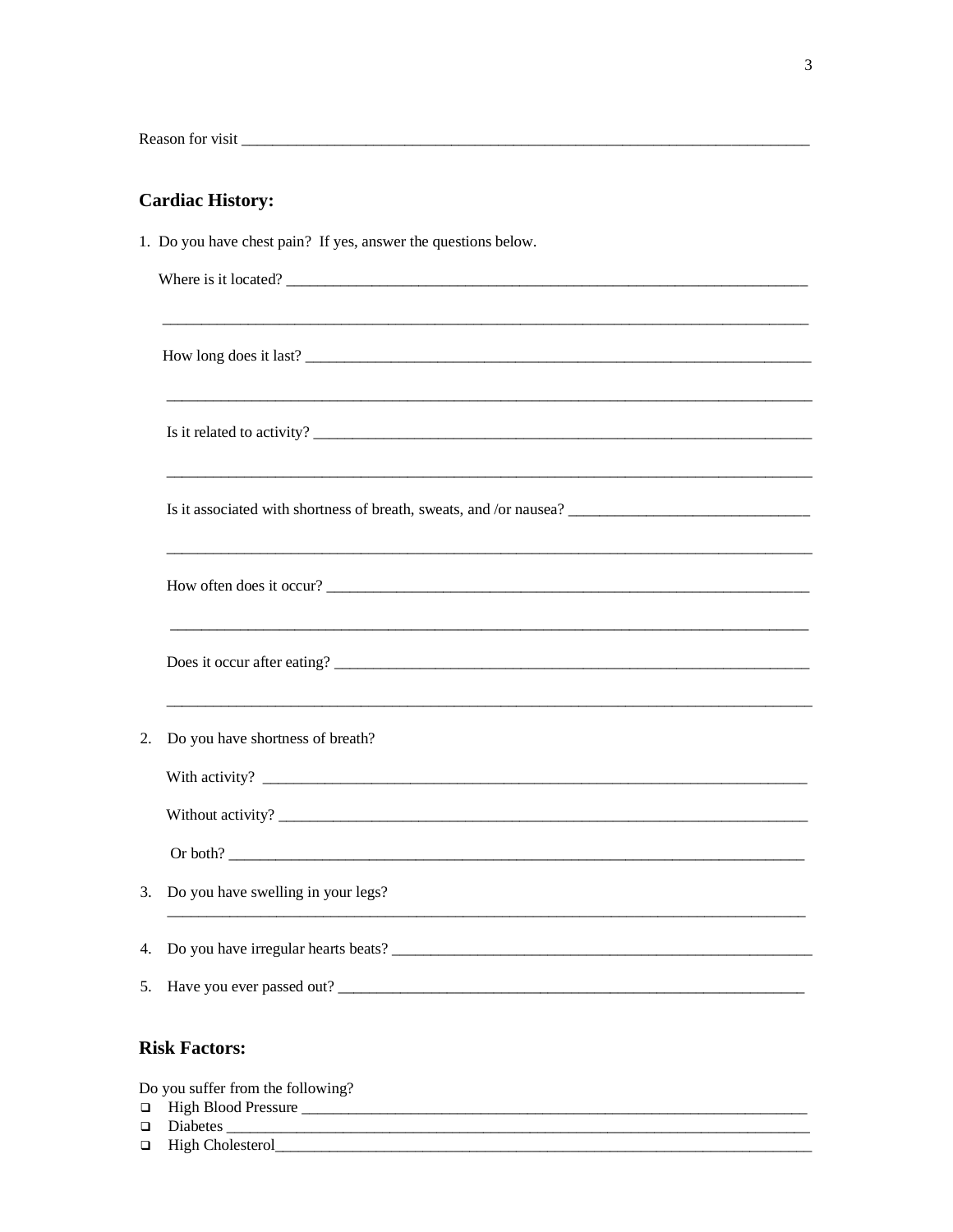| 6.  | List all medical problems and when they first started. |
|-----|--------------------------------------------------------|
|     |                                                        |
|     |                                                        |
| 7.  | List all surgeries and surgery date.                   |
|     |                                                        |
|     |                                                        |
| 8.  | Other hospitalizations.                                |
|     |                                                        |
|     |                                                        |
| 9.  |                                                        |
|     |                                                        |
| 10. | List of medications:                                   |

| <b>MEDICATION</b> | <b>DOSE</b> | <b>HOW OFTEN</b> | MONTH/ YEAR STARTED |
|-------------------|-------------|------------------|---------------------|
|                   |             |                  |                     |
|                   |             |                  |                     |
|                   |             |                  |                     |
|                   |             |                  |                     |
|                   |             |                  |                     |
|                   |             |                  |                     |
|                   |             |                  |                     |
|                   |             |                  |                     |
|                   |             |                  |                     |
|                   |             |                  |                     |

- 11. Health Habits Check which substances you use and describe how much you use:
- $\Box$  Caffeine
- 
- 
-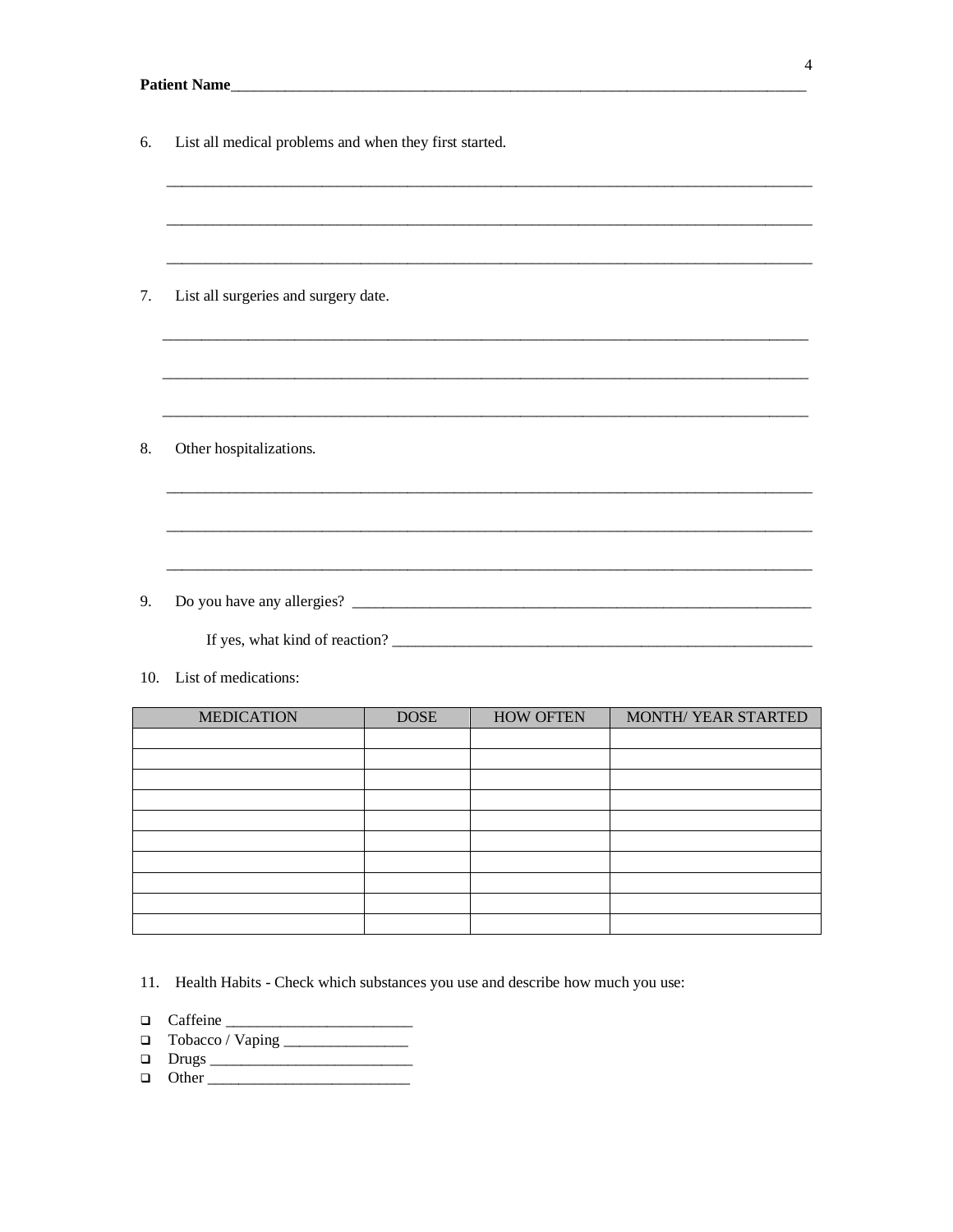12. Family History – Please provide a complete record of medical problems experienced by members of your immediate family and include their current age. If a member of your family is deceased, please indicate their approximate age when they died and the cause of death.

| Fever                | <b>Sweats</b>         | <b>Dizziness</b>      | Vomiting              | Blood in Urine            |
|----------------------|-----------------------|-----------------------|-----------------------|---------------------------|
| <b>Chills</b>        | Hay Fever             | <b>Nosebleeds</b>     | <b>Vomiting Blood</b> | <b>Frequent Urination</b> |
| <b>Night Sweats</b>  | Headache              | <b>Bleeding Gums</b>  | Stomach Pain          | Painful Urination         |
| Weight Loss/Gain     | Fainting              | Hoarseness            | <b>Bowel Changes</b>  | Sexual Dysfunction        |
| Poor Appetite        | Double Vision         | Persistent Cough      | Diarrhea              | <b>Excessive Thirst</b>   |
| Depression           | <b>Blurred Vision</b> | Indigestion           | Constipation          | <b>Excessive Hunger</b>   |
| <b>Forgetfulness</b> | Vision-Flashes        | <b>Bloating</b>       | <b>Hemorrhoids</b>    | <b>Hot Flashes</b>        |
| Loss of Sleep        | Vision-Halos          | Difficulty Swallowing | Gas                   |                           |
| Anxiety              | <b>Hearing Loss</b>   | Nausea                | Rectal Bleeding       |                           |

13. Symptoms - Circle conditions you currently have or have had in the past year.

#### Muscle/Joint/Bone: Pain, Weakness, Numbness/Tingling in:

| Arms |  |  |  |  | Hips Legs Neck Back Feet | Hands | Shoulder |
|------|--|--|--|--|--------------------------|-------|----------|
|------|--|--|--|--|--------------------------|-------|----------|